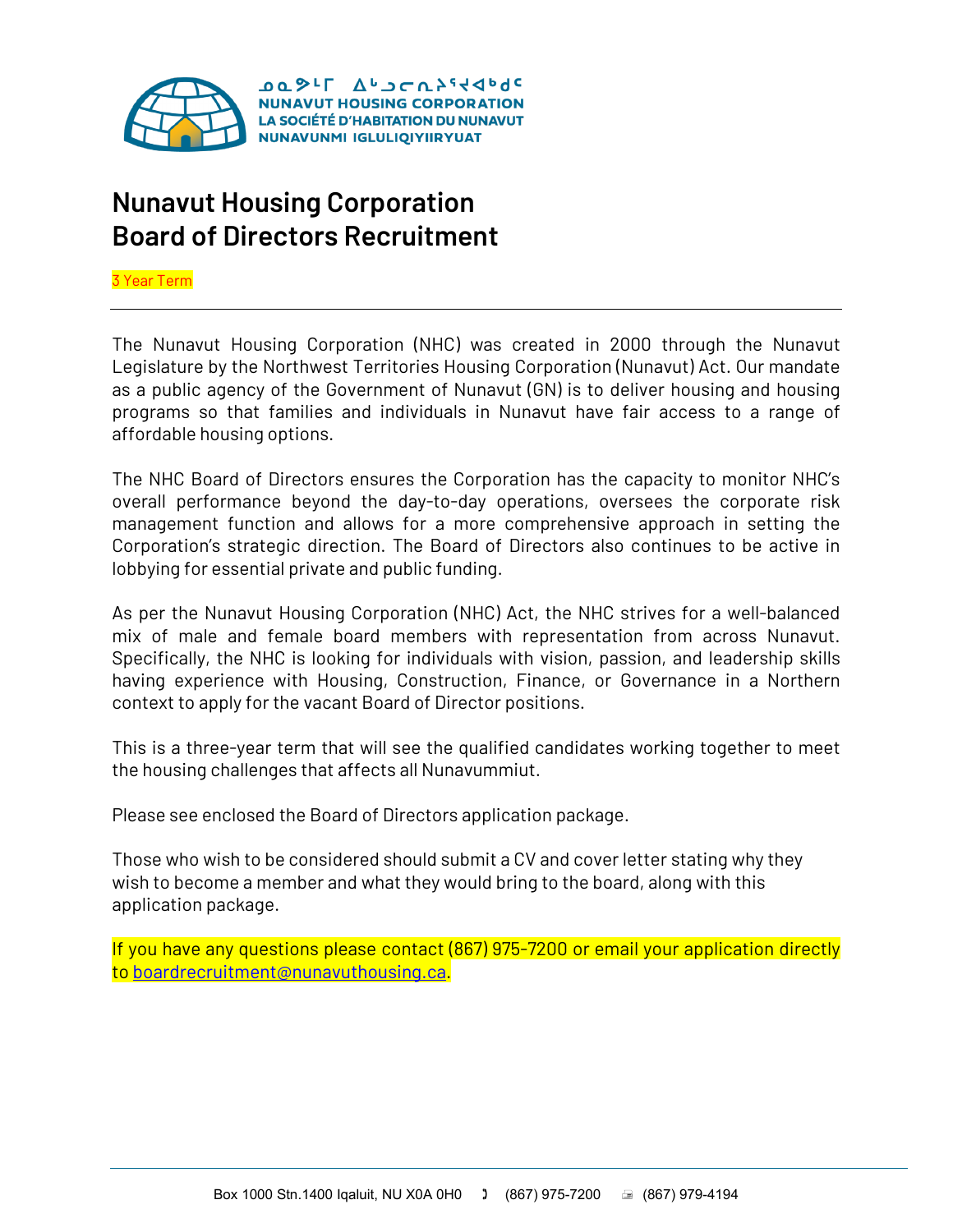

## **Nunavut Housing Corporation Board of Directors Application**

| Name:                                                                                |      |
|--------------------------------------------------------------------------------------|------|
| <b>Current Address:</b>                                                              |      |
| Phone:                                                                               | Fax: |
| Email:                                                                               |      |
| Current Occupation (s):                                                              |      |
| Current Board(s):                                                                    |      |
| Previous Board(s):                                                                   |      |
| Education:                                                                           |      |
| Interests:                                                                           |      |
| Please describe any related experience you have that would be useful for this board: |      |